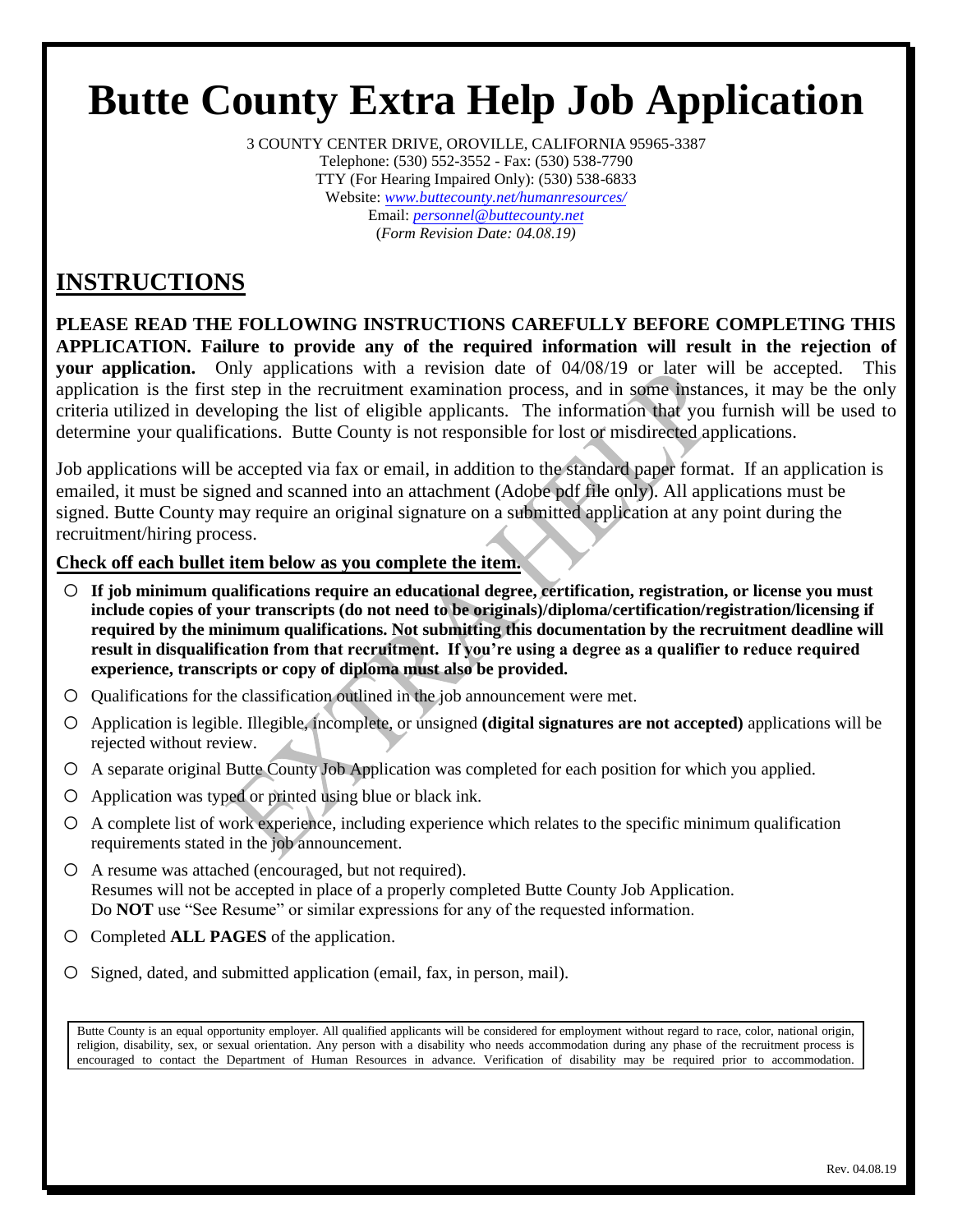## **BUTTE COUNTY DEPARTMENT OF HUMAN RESOURCES EXTRA HELP JOB APPLICATION**



| 1. POSITION                                                                   |                                                                                                                                                                                                                                                                                                                                                                                                                                                                                                                                                                                                                                                                                                                                                                                                                                                                                                                                      |                                                  |                                                                                                                    |                                               |                                                        |                                         |              |  |
|-------------------------------------------------------------------------------|--------------------------------------------------------------------------------------------------------------------------------------------------------------------------------------------------------------------------------------------------------------------------------------------------------------------------------------------------------------------------------------------------------------------------------------------------------------------------------------------------------------------------------------------------------------------------------------------------------------------------------------------------------------------------------------------------------------------------------------------------------------------------------------------------------------------------------------------------------------------------------------------------------------------------------------|--------------------------------------------------|--------------------------------------------------------------------------------------------------------------------|-----------------------------------------------|--------------------------------------------------------|-----------------------------------------|--------------|--|
| 3. NAME                                                                       | First                                                                                                                                                                                                                                                                                                                                                                                                                                                                                                                                                                                                                                                                                                                                                                                                                                                                                                                                |                                                  |                                                                                                                    | Middle Initial                                | Last                                                   |                                         |              |  |
|                                                                               |                                                                                                                                                                                                                                                                                                                                                                                                                                                                                                                                                                                                                                                                                                                                                                                                                                                                                                                                      |                                                  |                                                                                                                    |                                               |                                                        |                                         |              |  |
| 4. STREET ADDRESS (city, state, zip)                                          |                                                                                                                                                                                                                                                                                                                                                                                                                                                                                                                                                                                                                                                                                                                                                                                                                                                                                                                                      |                                                  |                                                                                                                    |                                               |                                                        |                                         |              |  |
| (If different from above)                                                     |                                                                                                                                                                                                                                                                                                                                                                                                                                                                                                                                                                                                                                                                                                                                                                                                                                                                                                                                      | 5. MAILING ADDRESS (city, state, zip)            |                                                                                                                    |                                               |                                                        |                                         |              |  |
| <b>6. HOME PHONE</b><br>(include area code)                                   |                                                                                                                                                                                                                                                                                                                                                                                                                                                                                                                                                                                                                                                                                                                                                                                                                                                                                                                                      |                                                  | 7. MESSAGE PHONE<br>(include area code)                                                                            | 8. EMAIL                                      |                                                        |                                         |              |  |
| А.<br>В.<br>C.<br>D.                                                          | 9. COUNTY EMPLOYMENT<br>Regular-Help $\Box$<br>Extra-Help $\Box$<br>If you are currently employed at Butte County, in what capacity are you employed?<br>$Yes \Box$<br>No $\Box$<br>Have you ever been previously employed by Butte County?<br>Have you worked for Butte County under another name, what name?<br>Yes $\Box$<br>$_{\rm No}$ $\square$<br>Have you ever been previously employed by a CalPERS agency?                                                                                                                                                                                                                                                                                                                                                                                                                                                                                                                 |                                                  |                                                                                                                    |                                               |                                                        |                                         |              |  |
| 10.                                                                           |                                                                                                                                                                                                                                                                                                                                                                                                                                                                                                                                                                                                                                                                                                                                                                                                                                                                                                                                      | Do you have a valid California Driver's License? | CALIFORNIA DRIVER'S LICENSE: Some positions may require possession of a California Driver's License.<br>$Yes \Box$ | No $\Box$                                     | Class:                                                 | <b>Expiration Date:</b>                 |              |  |
| 11.<br>A.<br>В.<br>C.<br>12.<br>13.                                           | EMPLOYMENT ELIGIBILITY VERIFICATION (failure to complete this section will disqualify you from further consideration)<br>Are you a citizen or national of the United States?<br>Yes $\Box$<br>No $\Box$<br>Are you an alien lawfully admitted for permanent residence?<br>Yes $\Box$<br>$No$ $\Box$<br>Are you an alien authorized by the Immigration or Naturalization Service to work in the United States?<br>Yes $\Box$<br>$No$ $\Box$<br>CONVICTIONS/CRIMINAL OFFENDER BACKGROUND CHECKS:<br>All applicants who are offered a position of employment with the County of Butte may be fingerprinted and must successfully pass a<br>criminal background check prior to employment. Please check the box below acknowledging that you have read and understand this<br>requirement.<br>Acknowledgment<br>LANGUAGE SKILLS: Indicate languages in which you possess sufficient fluency to act as an interpreter (oral and written). |                                                  |                                                                                                                    |                                               |                                                        |                                         |              |  |
|                                                                               |                                                                                                                                                                                                                                                                                                                                                                                                                                                                                                                                                                                                                                                                                                                                                                                                                                                                                                                                      |                                                  | <b>FOR DEPARTMENT OF HUMAN RESOURCES' USE ONLY</b>                                                                 |                                               |                                                        |                                         |              |  |
| $\Box$ Entered into ATS<br><b>Entered By:</b><br><b>Reviewed By:</b><br>Date: |                                                                                                                                                                                                                                                                                                                                                                                                                                                                                                                                                                                                                                                                                                                                                                                                                                                                                                                                      | $\Box$ Qualified                                 | $\Box$ Experience                                                                                                  | □ Not Qualified<br>$\Box$ Incomplete/Unsigned | $\Box$ Education/not related<br>$\Box$ Late Submission | License/Certificate<br>$\Box$ Illegible | $\Box$ Other |  |
| <b>NOTES</b>                                                                  |                                                                                                                                                                                                                                                                                                                                                                                                                                                                                                                                                                                                                                                                                                                                                                                                                                                                                                                                      |                                                  |                                                                                                                    |                                               |                                                        |                                         |              |  |
|                                                                               |                                                                                                                                                                                                                                                                                                                                                                                                                                                                                                                                                                                                                                                                                                                                                                                                                                                                                                                                      |                                                  |                                                                                                                    |                                               |                                                        |                                         |              |  |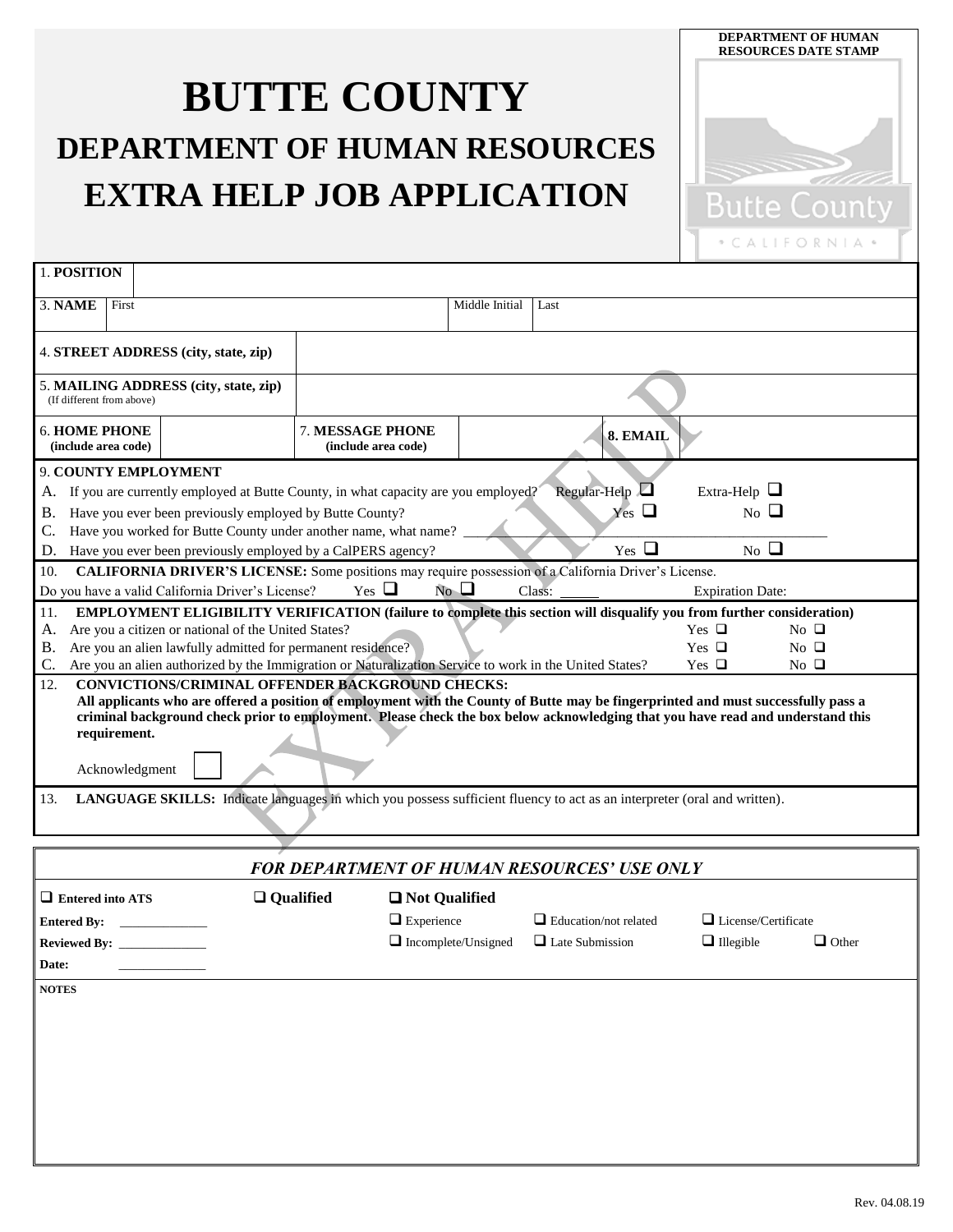#### **EDUCATION AND TRAINING**

**Please read the minimum qualifications section on the job announcement before continuing. Copies of transcripts, diplomas, certifications, licenses, etc., must be submitted with the application as appropriate, based on the minimum qualifications of the job announcement. Official transcripts may be required upon request.**

| 14. | NAME AND LOCATION OF COLLEGE, UNIVERSITY,<br><b>BUSINESS, TRADE, OR SERVICE SCHOOLS</b> | DEGREE MAJOR | <b>CREDITS</b><br><b>EARNED</b> | <b>DEGREE</b><br><b>TYPE</b> | <b>YEAR</b><br><b>ISSUED</b> |
|-----|-----------------------------------------------------------------------------------------|--------------|---------------------------------|------------------------------|------------------------------|
|     |                                                                                         |              |                                 |                              |                              |
|     |                                                                                         |              |                                 |                              |                              |

| 15. | PROFESSIONAL LICENSE/REGISTRATION/CERTIFICATE:                                                                                                              | <b>NUMBER</b> | <b>ISSUE DATE</b> |                    | <b>EXPIRATION</b><br><b>DATE</b> |
|-----|-------------------------------------------------------------------------------------------------------------------------------------------------------------|---------------|-------------------|--------------------|----------------------------------|
|     |                                                                                                                                                             |               |                   |                    |                                  |
|     |                                                                                                                                                             |               |                   |                    |                                  |
|     |                                                                                                                                                             |               |                   |                    |                                  |
| 16. | HIGH SCHOOL: Are you a high school graduate, or have you passed the high school equivalency tests or the GED?<br>Name and location of high school attended: |               |                   | $Yes \Box No \Box$ |                                  |

#### 17. **EXPERIENCE:**

BEGIN WITH YOUR **MOST RECENT EXPERIENCE**. GIVE DETAILS ON THE EXPERIENCE THAT YOU BELIEVE MEETS THE MINIMUM REQUIREMENTS FOR THIS RECRUITMENT. **LIST ALL POSITIONS/JOBS SEPARATELY. DO NOT** USE "SEE RESUME" OR SIMILAR EXPRESSIONS FOR ANY OF THE REQUESTED INFORMATION ON THIS FORM. RESUMES MAY BE ATTACHED AND ARE ENCOURAGED, BUT **WILL NOT** BE ACCEPTED IN PLACE OF A **PROPERLY COMPLETED** BUTTE COUNTY APPLICATION FOR EXAMINATION. IF MORE SPACE IS NEEDED, JOB DUTIES MAY BE **CONTINUED** ON REGULAR PAPER.

### *THE FOLLOWING SECTION MUST BE COMPLETED EVEN IF ATTACHING A RESUME.*

| FROM (mo./yr.)                                  | $TO$ (mo./yr.) | <b>JOB TITLE</b>                                                     |                           | <b>EMPLOYER</b> |                                       |  |
|-------------------------------------------------|----------------|----------------------------------------------------------------------|---------------------------|-----------------|---------------------------------------|--|
| TOTAL: Years                                    | Months         | SUPERVISOR'S NAME/TITLE                                              |                           | <b>ADDRESS</b>  | PHONE                                 |  |
| <b>HOURS PER WEEK:</b><br>Do not put "various." |                | NUMBER SUPERVISED                                                    | <b>REASON FOR LEAVING</b> |                 |                                       |  |
| <b>DUTIES:</b>                                  |                |                                                                      |                           |                 |                                       |  |
|                                                 |                | If you are currently employed, may we contact your present employer? |                           |                 | Yes $\Box$<br>$\overline{N_0}$ $\Box$ |  |

FROM (mo./yr.) TO (mo./yr.) TOTAL: Years Months HOURS PER WEEK: **Do not put "various."** JOB TITLE EMPLOYER SUPERVISOR'S NAME/TITLE ADDRESS AND ADDRESS PHONE NUMBER SUPERVISED REASON FOR LEAVING DUTIES: